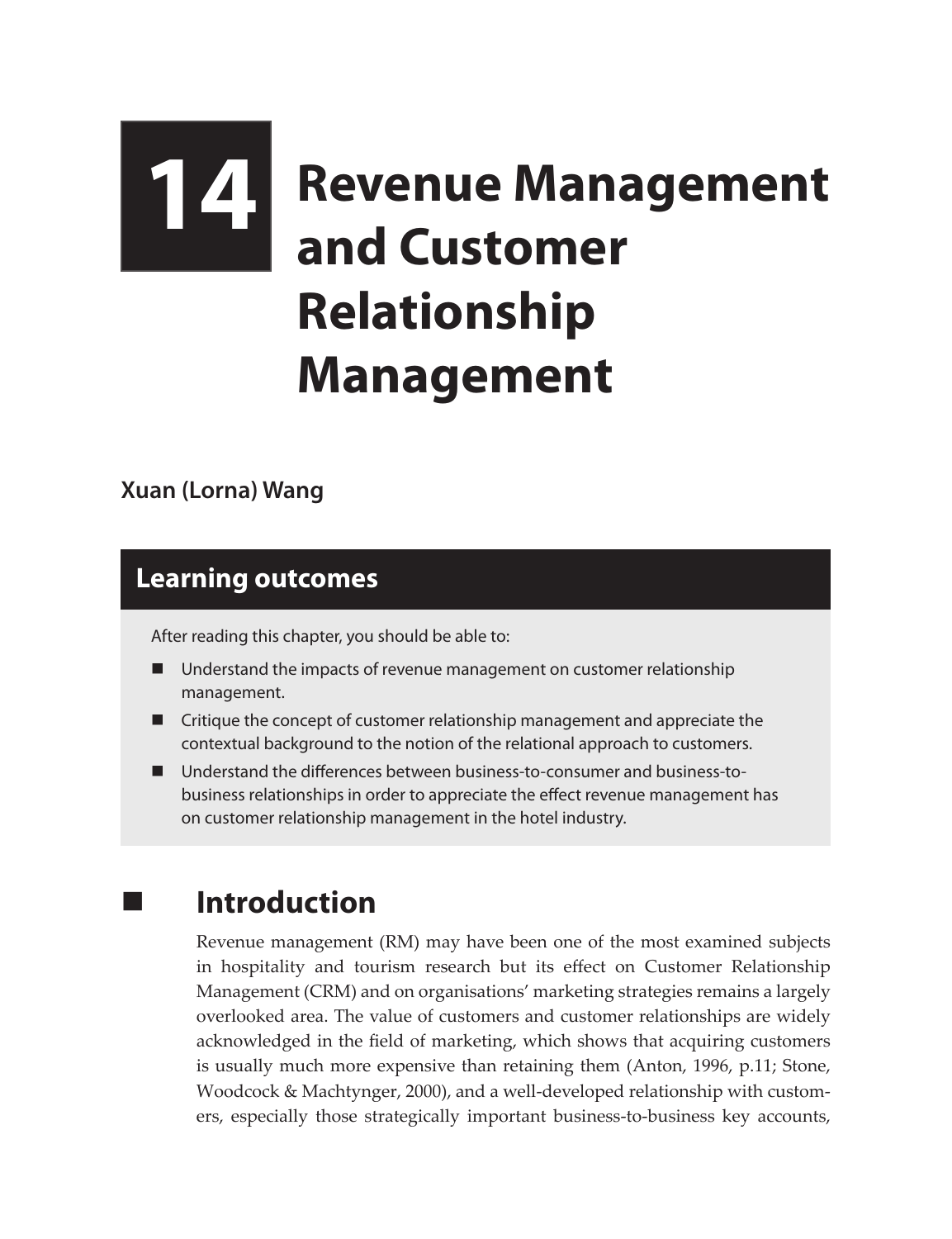offers critical benefits and opportunities for profit enhancement to both selling and buying companies (McDonald & Rogers, 1998). However, if the concept of RM is primarily driven by desire for short-term revenue maximisation, the sustainability of the revenue growth is questionable for two reasons. First, current RM practice is revenue-oriented, which emphasises the revenue yield maximisation from relative capacity such as airline seats, hotel rooms and conference spaces rather than profit yield from all possible yielding sources (e.g. customers). Second, to date, RM has been practiced mainly to accommodate the needs of selling organisations to increase their revenue and has taken limited consideration of the relationship needs of their buyers, namely the customers. Hence, if the short-term revenue growth takes place at the cost of customer relationship, the organisations' future financial success will be at risk. On the other hand, RM and CRM could and should complement each other if both practices are focused on the same goal. An integrated approach to RM and CRM could offer greater opportunities for companies to better understand customers' behaviour and their relationship needs. Revenue managers could therefore take proactive, rather than their previously reactive, actions to work with identified preferred customers or customer groups to co-create mutual benefits in a competitive market.

## **Understanding customer relationship management**

Customer relationship management (CRM), as an extended partition of relationship marketing, has been studied extensively in the generic management and marketing fields. It is rooted in the relationship marketing theory that has evolved from the short-term transactional-based marketing philosophy to a long term relationship focused marketing paradigm (Hakansson, 1982; Gronroos, 1990). Although relationship marketing and CRM both stress the importance of two-way communication and focus on customer retention (Lockard, 1998), their management priority is found to differ. Relationship marketing emphasises overall customer retention as well as internal relationships with employees, external suppliers and other stakeholders (Berry, 1983; Gronroos, 1996; Gummesson, 1999), whereas CRM focuses on external customers and draws attention to identifying and retaining the profitable customers (Anton, 1996; Buttle, 2004), and improving the profitability of less profitable customers or segments (Ryals, Knox & Maklan, 2000).

Similar to attempting to define RM, it is difficult to make generalisations about the term 'customer relationship management' since the concept is composed of divergent aspects, each of which can be viewed from a different perspective. This is epitomised by the study carried out by Zablah, Bellenger and Johnston (2004,